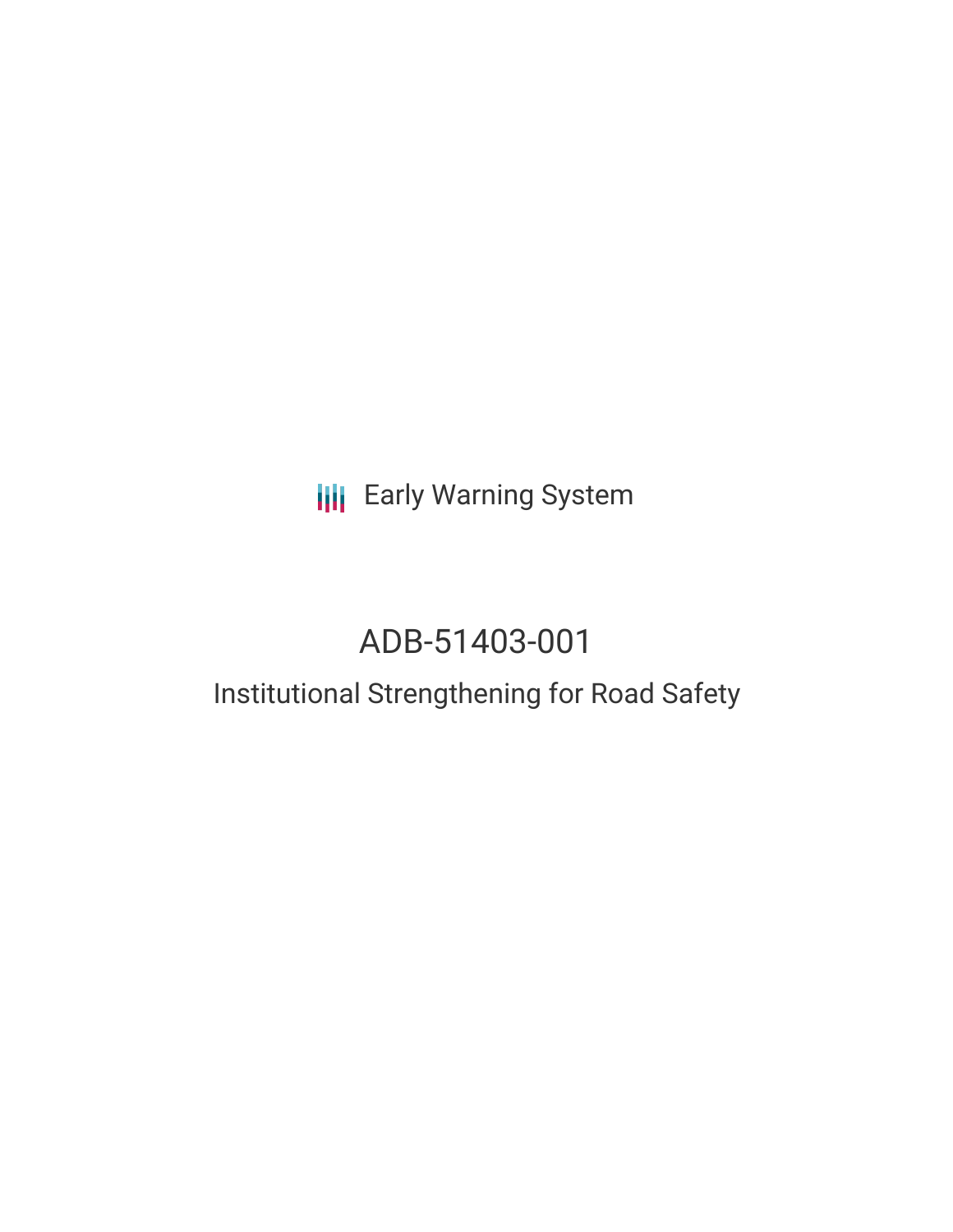

#### **Quick Facts**

| <b>Countries</b>               | Mongolia                                                                       |
|--------------------------------|--------------------------------------------------------------------------------|
| <b>Financial Institutions</b>  | Asian Development Bank (ADB)                                                   |
| <b>Status</b>                  | Approved                                                                       |
| <b>Bank Risk Rating</b>        | U                                                                              |
| <b>Voting Date</b>             | 2018-09-03                                                                     |
| <b>Borrower</b>                | Government of Mongolia; Ministry of Road and Transport Development of Mongolia |
| <b>Sectors</b>                 | Transport                                                                      |
| <b>Investment Type(s)</b>      | <b>Advisory Services</b>                                                       |
| <b>Investment Amount (USD)</b> | $$0.40$ million                                                                |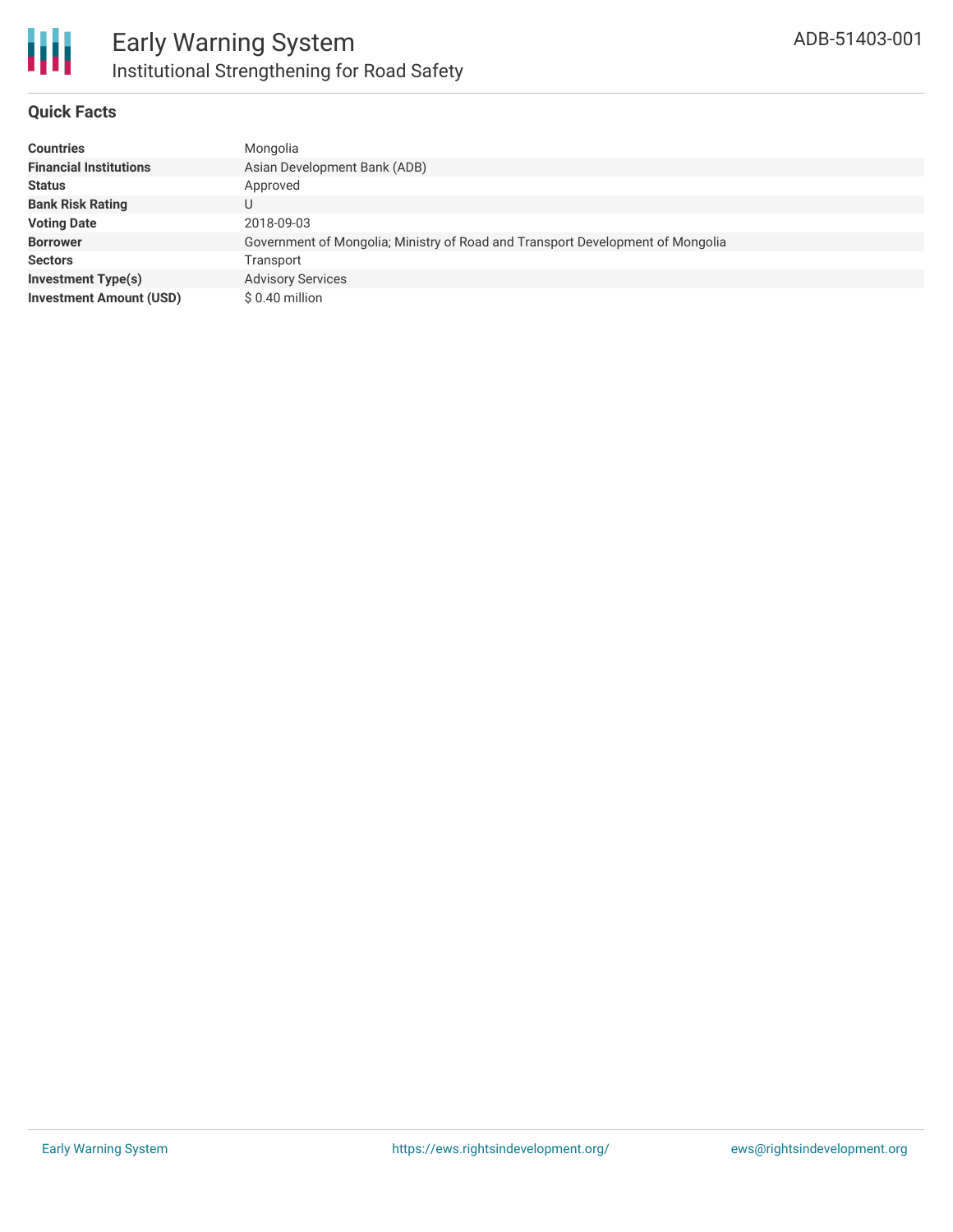

#### **Project Description**

According to ADB website, the TA will support the Government of Mongolia in institutional strengthening and capacity building on road safety to help implement the road safety policy and action plan developed under the ongoing TA for the Development of Road Safety Policy and Action Plan. This 2018 TA is included in the country operations business plan for Mongolia, 2018 2020.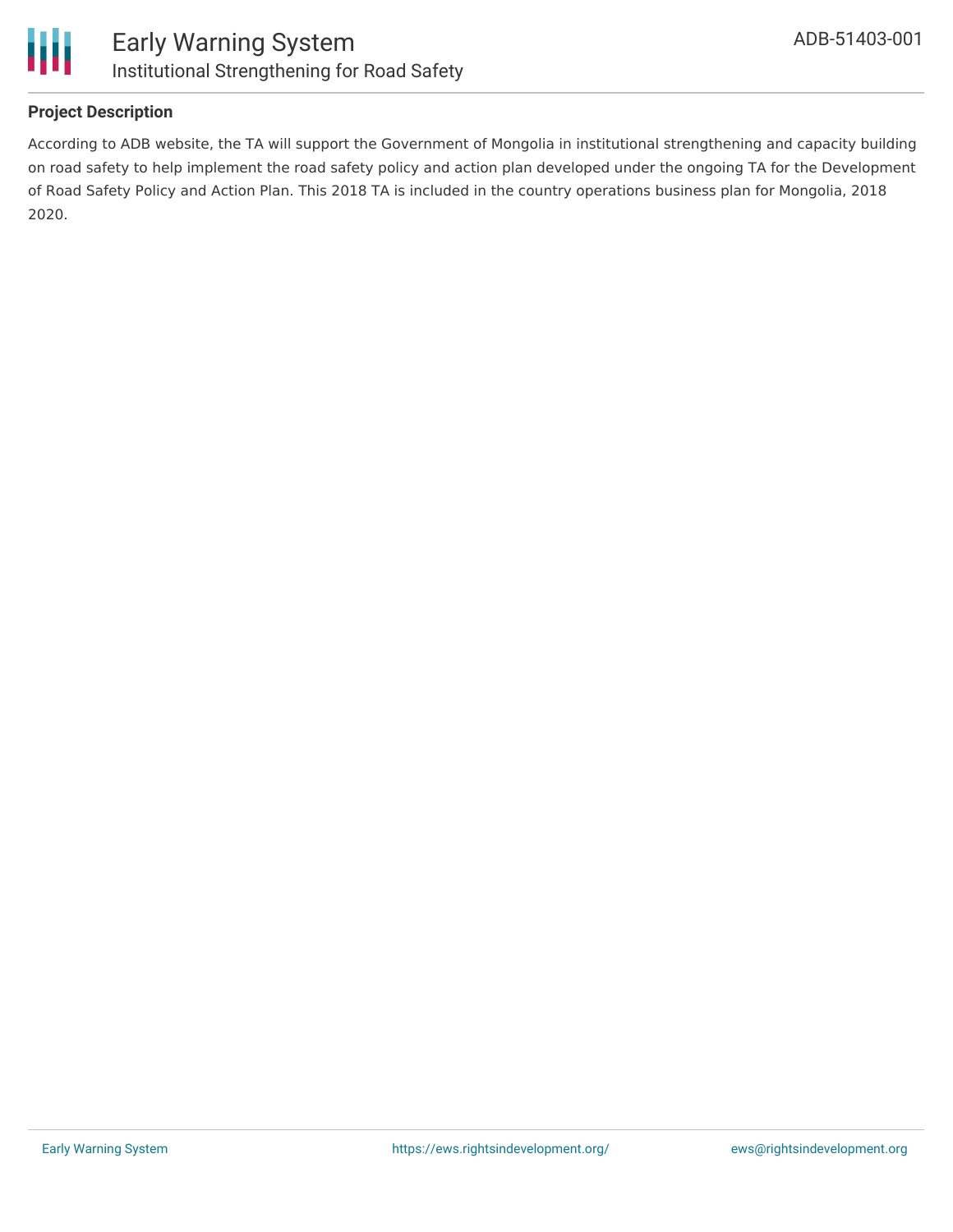

#### **Investment Description**

Asian Development Bank (ADB)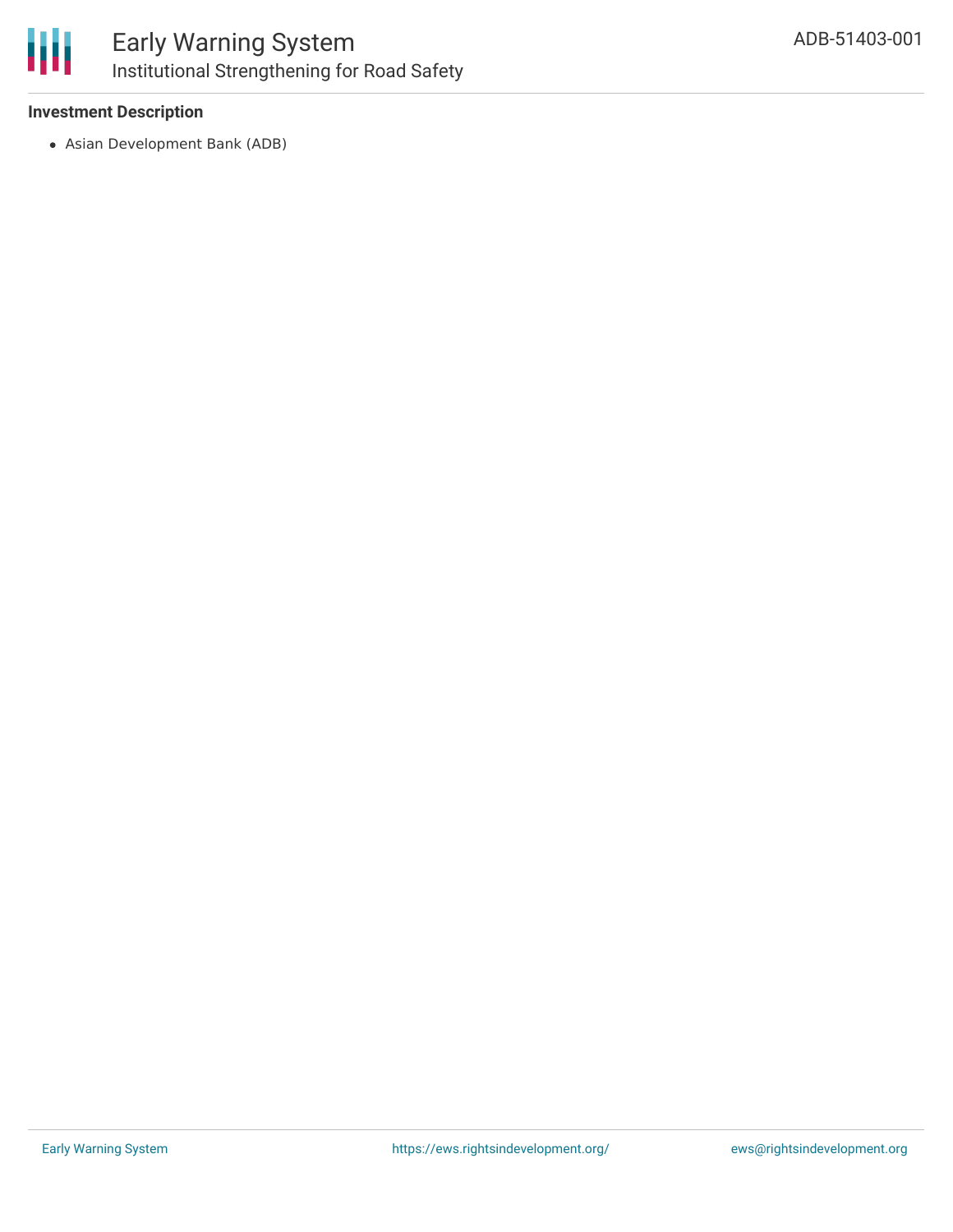#### **Contact Information**

No contact information provided at the time of disclosure.

#### **ACCOUNTABILITY MECHANISM OF ADB**

The Accountability Mechanism is an independent complaint mechanism and fact-finding body for people who believe they are likely to be, or have been, adversely affected by an Asian Development Bank-financed project. If you submit a complaint to the Accountability Mechanism, they may investigate to assess whether the Asian Development Bank is following its own policies and procedures for preventing harm to people or the environment. You can learn more about the Accountability Mechanism and how to file a complaint at: http://www.adb.org/site/accountability-mechanism/main